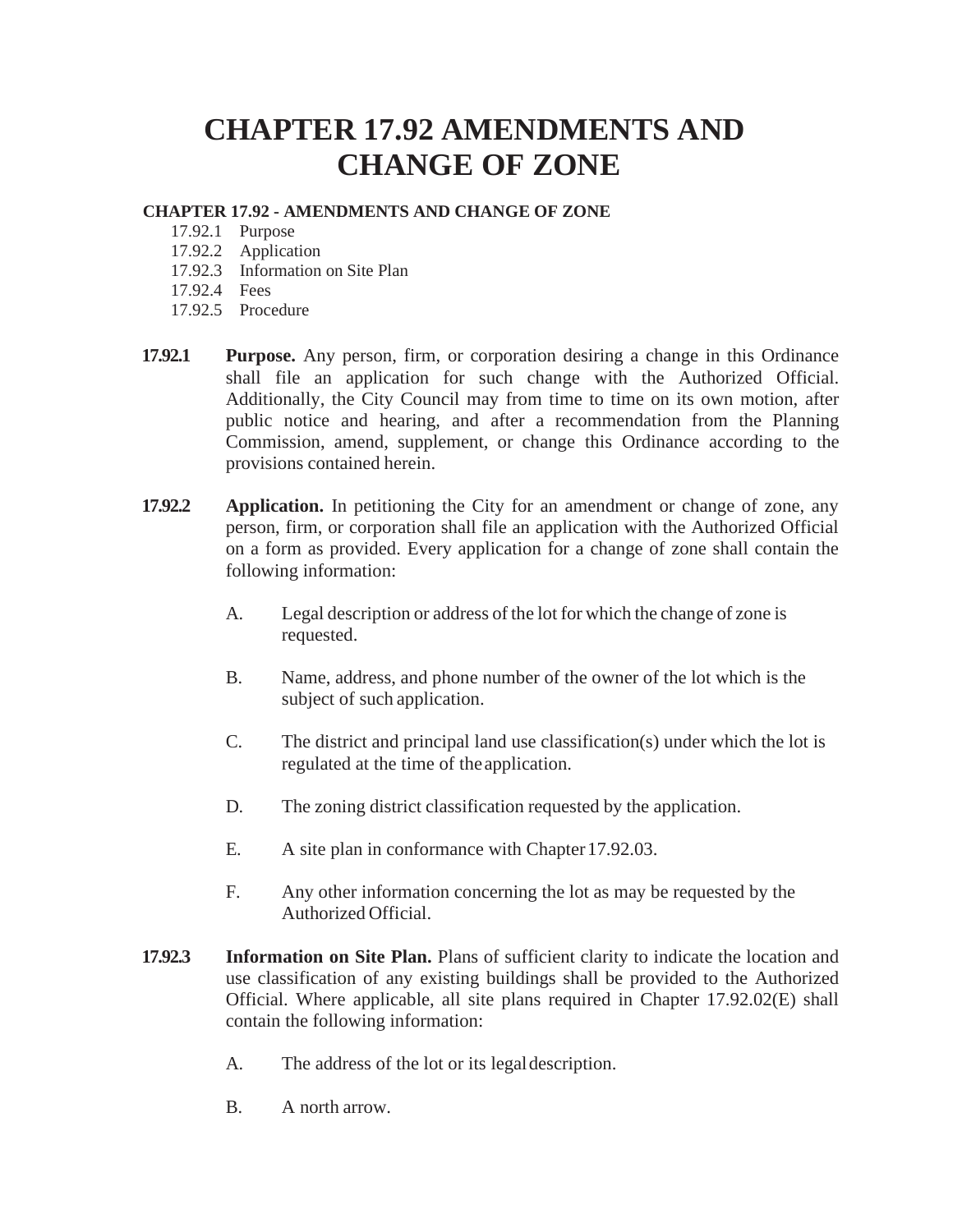- C. All existing and proposed buildings or additions.
- D. Dimensions of all buildings.
- E. Distance from all building lines to the lot lines at the closest points.
- F. The location and dimensions of all buildings and structures located on properties abutting the lot that is the subject of the application.
- G. Building height and number of stories.
- H. Dimensions of all lot lines.

Exception: The Authorized Official may waive the submission of plans, if he or she determines the nature of the request is such that reviewing of plans is not necessary to assist the Planning Commission and/or City Council in determining whether to grant the change of zone request.

- **17.92.4 Fees.** Upon the filing of any application for an amendment or change of zone with the Authorized Official, the applicant shall pay the City of North Sioux City the appropriate fee in conformance with Chapter 17.100.
- **17.92.5 Procedure.** The following procedures for requesting an amendment or change of zone shall be followed:
	- A. The Authorized Official shall review the application for an amendment or change of zone and forward the application and his or her comments to the Planning Commission for review.
	- B. The Authorized Official shall set the date, time, and place for a Planning Commission public hearing. The Authorized Official shall publish notice of the public hearing in the City's legal newspaper(s) and on the City's website once no less than ten (10) days prior to the public hearing. At least one (1) sign in conformance with SDCL 11-4-4.4 shall be posted on the lot for a continuous period of ten (10) days immediately prior to any public hearing held by the Planning Commission to consider any amendment or change of zone application.

For changes of zone, the applicant shall give notice by certified mail to at least one (1) owner of each adjacent property. The notice shall include, at a minimum, the name and contact information for a person responsible for addressing questions related to the proposal; the address of the lot subject to the proposal; the current zoning district classification of the lot; the proposed zoning district classification of the lot; the date, time, and place of the public hearing; and a statement that all materials submitted by the applicant are available for public review prior to the public hearing at City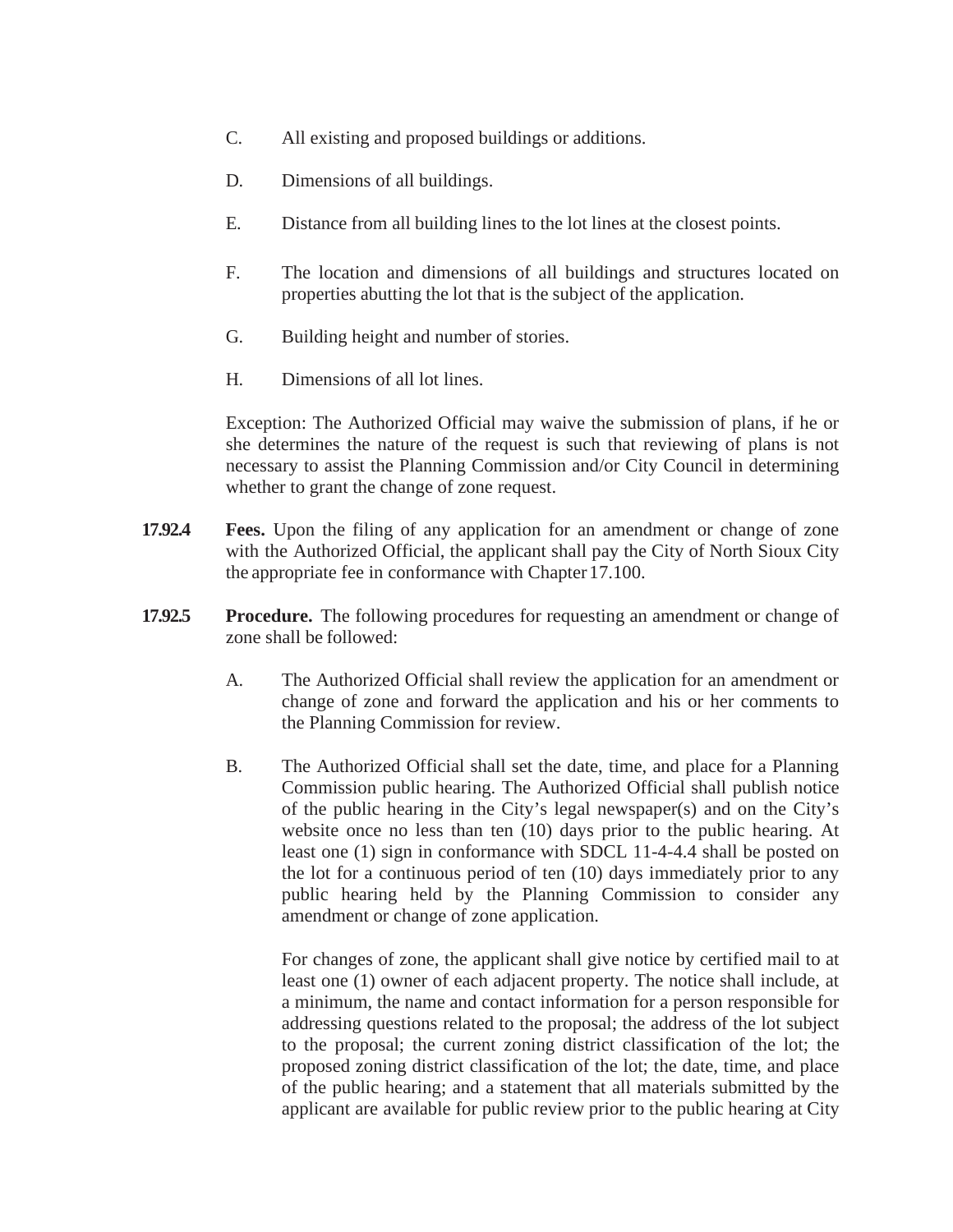Hall. Notices shall be postmarked not less than ten (10) days prior to the date of the public hearing. The applicant is responsible for meeting all requirements and shall provide documentation to the Authorized Official that this public notice requirement has been satisfied at least four (4) business days prior to the date of the public hearing. Failure to provide all required notices or proper documentation of such shall result in the cancellation of the public hearing. Failure of the recipient of the certified letter to accept delivery does not invalidate service.

For residentially zoned properties, the term "adjacent" shall mean all properties located within two hundred fifty (250) feet. For commercially and industrially zoned properties, the term "adjacent" shall mean all properties located within one thousand (1,000) feet.

- C. The public hearing shall be held. Any person or persons may appear in person, by agent, or by attorney. Minutes of the public hearing shall be recorded and kept in the records of the PlanningCommission.
- D. The Planning Commission shall either recommend or not recommend approval of the amendment or change of zone to the CityCouncil.
- E. The Authorized Official shall set the date, time and place for a City Council public hearing. The Authorized Official shall publish notice of the public hearing in the City's legal newspaper(s) and on the City's website once no less than ten (10) days prior to the public hearing. At least one (1) sign in conformance with SDCL 11-4-4.4 shall be posted on the lot for a continuous period of ten (10) days immediately prior to any public hearing held by the City Council to consider any change of zone application.

For changes of zone, the applicant shall give notice by certified mail to at least one (1) owner of each adjacent property. The notice shall include, at a minimum, the name and contact information for a person responsible for addressing questions related to the proposal; the address of the lot subject to the proposal; the current zoning district classification of the lot; the proposed zoning district classification of the lot; the date, time, and place of the public hearing; and a statement that all materials submitted by the applicant are available for public review prior to the public hearing at City Hall. Notices shall be postmarked not less than ten (10) days prior to the date of the public hearing. The applicant is responsible for meeting all requirements and shall provide documentation to the Authorized Official that this public notice requirement has been satisfied at least four (4) business days prior to the date of the public hearing. Failure to provide all required notices or proper documentation of such shall result in the cancellation of the public hearing. Failure of the recipient of the certified letter to accept delivery does not invalidate service.

For residentially zoned properties, the term "adjacent" shall mean all